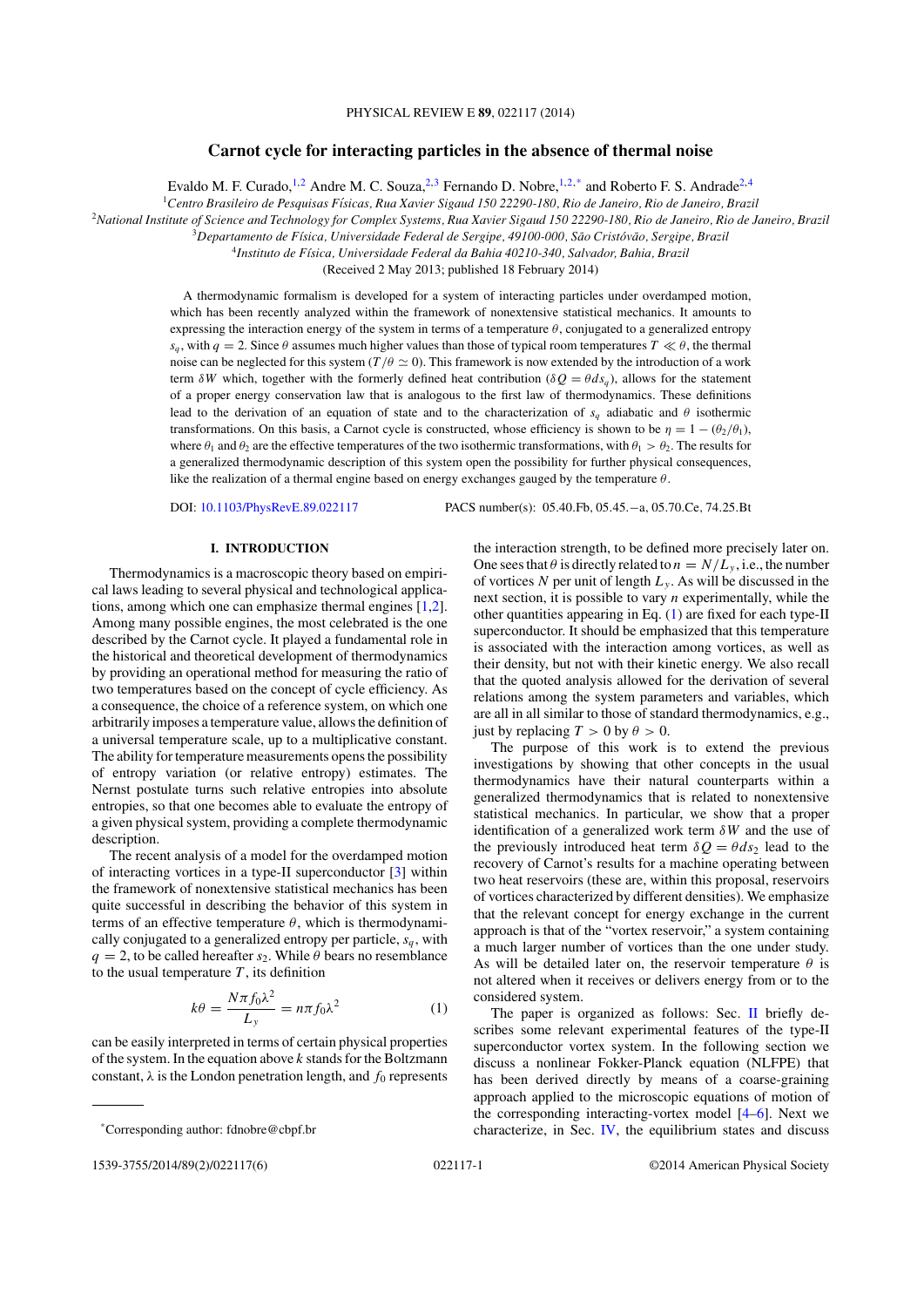the appropriateness of the effective-temperature definition introduced in Ref. [3]. Furthermore, we introduce a definition of an infinitesimal work term for this system,  $\delta W$ , which is suitable to be combined with the heat term  $\delta O$  in order to state a law analogous to the first law of thermodynamics in its infinitesimal form. This major contribution of the present study leads to an equation of state and to a further physical interpretation of the effective temperature, in terms of the variance of the vortex positions,  $\theta \propto \langle x^2 \rangle^{3/2}$ . In Sec. V we indicate how two specific energy exchange processes can be carried out, namely, the  $s_2$ -adiabatic and  $\theta$ -isothermic transformations. The latter requires the system to be in contact with a "vortex heat reservoir," a concept that is also introduced in this section. Finally, these definitions allow the construction of a Carnot cycle, for which the efficiency is shown to be given by  $\eta = 1 - (\theta_2/\theta_1)$ , where  $\theta_1$  and  $\theta_2$  (with  $\theta_1 > \theta_2$ ) are the temperatures of two vortex reservoirs. This result strongly supports the previous definition of the effective temperature  $\theta$ and of a consistent thermodynamic framework for this physical system. Finally, Sec. VI closes the work with our concluding remarks.

# **II. THE SUPERCONDUCTOR VORTEX SYSTEM**

In type-II superconductors, vortices are generated by an external magnetic field  $B_{ext}$ , whose lines become confined to flux tubes [7] and, for a given material, the quantities  $f_0$  and λ (introduced in the previous section) present well-defined values. So, according to Eq. (1), any proposal for varying  $\theta$ experimentally should be directly related to an adequate tuning of the vortex density  $n$ . In fact, recent experimental researches in this area led to considerable advances in the ability to control many properties of these vortices, like their motion and density  $[8-11]$ . In particular, the density *n* may be varied either by changing  $B_{\text{ext}}$  appropriately (typical estimates in this case are given in [3]), or by applying an alternating electrical current [8–11]. Within this latter procedure, one may even eliminate all vortices, yielding the desirable limit  $n \to 0$ . All these aspects can be adequately described with the concept of the effective temperature  $\theta$  advanced in the previous section, including the limit  $\theta \to 0$ .

The variable  $\theta$  has been sometimes referred to as an "effective temperature" [3]. This name has been widely used in physics to represent the typical scale of energy per particle of a given system. Therefore, it gauges the effect of typical thermal fluctuations in the system as compared to the mechanical and electromagnetic properties of its particles, such as their masses, spin, harmonic frequencies, and concentration. As an example, one might mention the Fermi temperature  $(T_F)$ in a Fermi-Dirac ideal gas, which is directly related to the concentration of electrons and results from the analysis of the system at  $T = 0$ . Thus, it presents well-defined values for a given Fermi gas, e.g.,  $T_F \approx 10^4$  K for electrons in metals [1,2], or  $T_F \approx 10^9$  K for electrons in white dwarf stars [2]. In real physical situations, one may treat electrons in metals as a Fermi-Dirac ideal gas for experimental realizations carried out at temperatures  $T \ll T_F$ , a condition that is satisfied even at room temperatures.

Compared to the usual effective-temperature concepts in the literature, the difference in Eq.  $(1)$  is that it does not simply provide an energy scale for the system, but is associated with its state and may be varied experimentally by changing the density of vortices ( $\theta \propto n$ ). The importance of associating  $\theta$ with effective-temperature concepts concerns the relation to other features of the system (different from those of the usual temperature  $T$ ), and also that it attains much larger values than room temperatures. Analogously to the Fermi temperature in a Fermi-Dirac ideal gas, the effective temperature defined in Eq. (1) appears in the theoretical description on considering the vortex system at relatively low temperatures ( $T/\theta$ )  $\approx$  0, in which case the Boltzmann-Gibbs entropy may be neglected.

Typical values of  $\theta$  in type-II superconductors were estimated recently to lie in the range  $10^8 \rightarrow 10^{12}$  K [3]. Some of these estimates appear to be extremely high (even when compared with the Fermi temperatures of electrons in white dwarf stars), but one should keep in mind that  $\theta$  represents an effective temperature associated with the interaction among vortices. Based on this, experimental investigations of physical properties associated with  $\theta$  may be performed in a temperature range that is limited only by the existence of a superconducting phase. From the theoretical point of view, the system is well approximated by a model satisfying the condition  $(T/\theta) \simeq 0$ , where the effects of thermal noise can be neglected. Moreover, the product  $k\theta$  introduced in Eq. (1) presents the dimension of energy, is positive definite, and is directly related to the density  $n = N/L_v$ , as well as to the interaction among vortices,  $f_0$  and  $\lambda$ . This energy was also estimated in Ref. [3], leading to very high values, in the range  $10^{-14} \rightarrow 10^{-11}$  J, comparable to the rest energy of the electron  $(8.19 \times 10^{-14} \text{ J})$  and other known particles. Therefore, it would be most desirable to use this type of system to perform work. This represents one of the motivations of the present investigation.

#### **III. THE MODEL AND ASSOCIATED ENTROPY**

The temperature definition in Eq. (1) emerged through its association with the diffusion coefficient D ( $D \equiv k\theta$ ) in the following NLFPE [4–6], which accurately describes the vortex system:

$$
\mu \frac{\partial P(x,t)}{\partial t} = -\frac{\partial [A(x)P(x,t)]}{\partial x} + 2D \frac{\partial}{\partial x} \left\{ [\lambda P(x,t)] \frac{\partial P(x,t)}{\partial x} \right\}.
$$
 (2)

This association has its justification in the similar procedure that is usually adopted in the framework of the linear Fokker-Planck equation [12]. Moreover, this equation depicts the effects of an external potential  $\phi(x)$  [ $A(x) = -d\phi(x)/dx$ ], as well as of  $N - 1$  vortices, on a tagged vortex. Therefore, the distribution  $P(x,t)$  refers to one vortex of the above-mentioned system and consequently all physical quantities to be derived from this distribution will correspond to one-vortex properties.

The above NLFPE was obtained from a coarse-graining approximation of the equations of motion of N repulsively interacting vortices, under overdamped motion, in a rectangular box of side lengths  $L_x$  and  $L_y$ , in a medium with an effective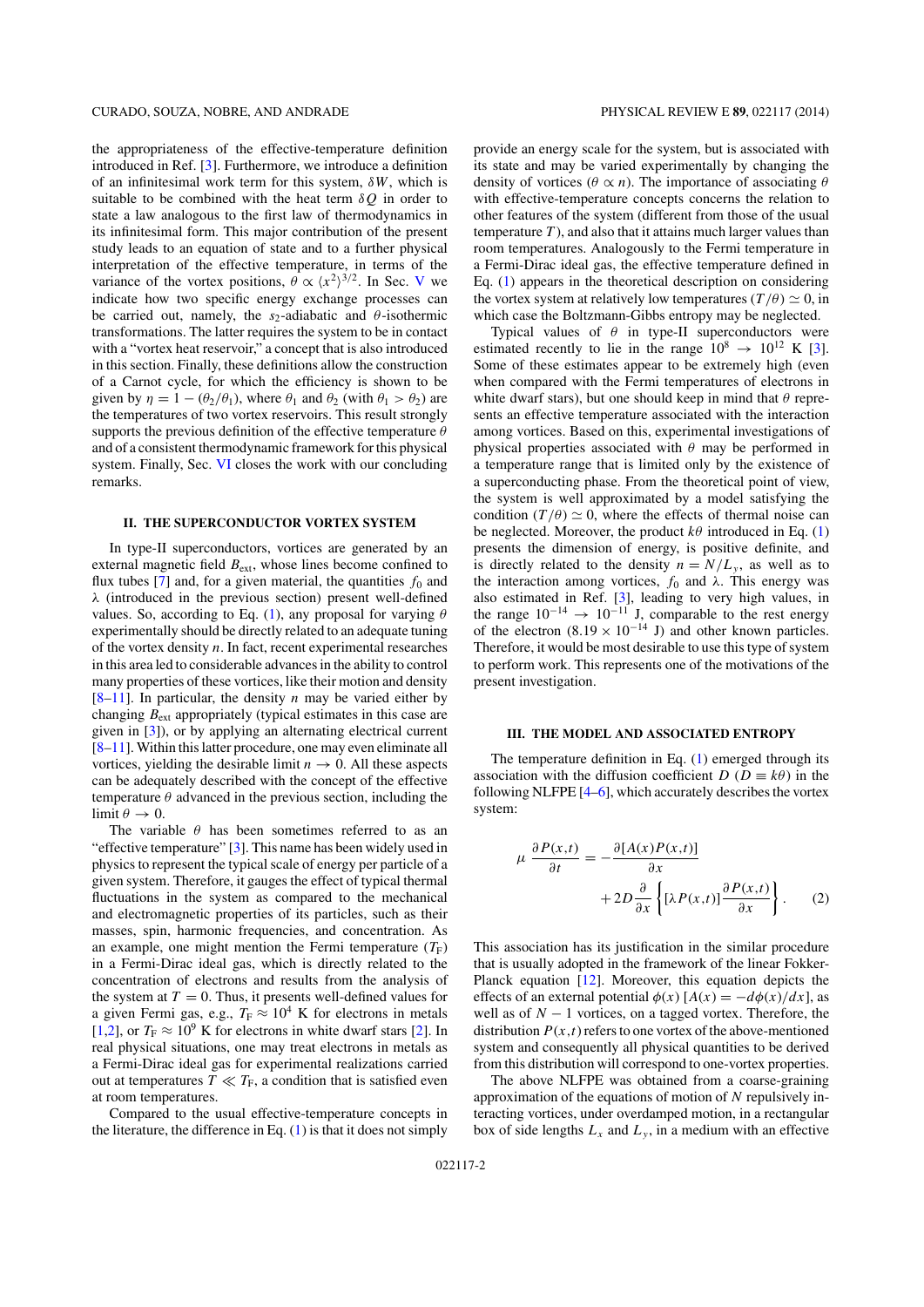# CARNOT CYCLE FOR INTERACTING PARTICLES IN THE . . . PHYSICAL REVIEW E **89**, 022117 (2014)

friction coefficient  $\mu$ ,

$$
\mu \mathbf{v}_i = \frac{f_0}{2} \sum_{j \neq i} K_1(r_{ij}/\lambda) \hat{\mathbf{r}}_{ij} + \mathbf{F}_i^{\text{ext}}.
$$
 (3)

In the above equation,  $v_i$  represents the velocity of vortex  $i$ , and the terms on the right-hand side depict the forces acting on vortex  $i$   $(i = 1, 2, ..., N)$ . The first contribution takes into account the interactions among vortices [each vortex interacts with the remaining  $(N - 1)$  vortices], whereas  $\mathbf{F}^{\text{ext}} = -A(x)\hat{\mathbf{x}}$  represents an external force acting on vortex  $i$ . The vortex-vortex interactions are repulsive and radially symmetric, expressed in terms of a modified Bessel function of the second kind of order 1,  $K_1(r_{ij}/\lambda)$ ,  $r_{ij} = |\mathbf{r}_i - \mathbf{r}_j|$  stands for the distance between vortices i and j, and  $\hat{\mathbf{r}}_{ij} = (\mathbf{r}_i - \mathbf{r}_j)/r_{ij}$ is a unit vector defined along the axis joining them. Moreover,  $f_0$  is a positive constant, known as the pinning strength, characteristic of each physical system, whereas the Bessel function decays according to a characteristic length scale  $\lambda$ , the so-called London penetration length [7,13–15]. These repulsive forces are opposed by an external confining potential in the  $x$  direction, which herein we consider as a harmonic one, i.e.,  $A(x) = -\alpha x$  ( $\alpha > 0$ ), acting on each vortex. Therefore, by starting the simulations with all particles confined in a small region around  $x = 0$ , the repulsive vortex-vortex interactions prevail at the initial times, with the vortices moving apart quickly, until the external potential becomes significant, so that the system reaches a stationary state after some sufficiently long time [5,6]. For simplicity, the box size  $L<sub>x</sub>$  is chosen sufficiently large such that the vortices never reach the walls in the  $x$  direction, whereas periodic boundary conditions are considered in the y direction.

It is important to mention that the physical system defined in terms of interacting vortices of Eq. (3) has been much used in the literature to model magnetic flux lines in disordered type-II superconductors (see, e.g., Refs. [4,7,13–15]). Besides the coarse-graining approximation, which led to Eq. (2), the connection of the present physical system with this equation was further supported by a remarkable agreement found between the vortex-position stationary-state [5] and time-dependent [6] distributions, obtained by means of molecular-dynamics simulations and the analytical solution of the NLFPE [16,17].

NLFPEs have been widely investigated [18], motivated by the search for an appropriate description of many complex physical systems. A particular interest has been dedicated to the NLFPE proposed in Refs. [16,17], related to Tsallis nonextensive statistical mechanics [19–22]. In particular, the q-Gaussian distribution, which represents a generalization of the standard Gaussian (recovered in the particular case  $q = 1$ ), appears naturally from an extremization procedure of the entropy [22], or from the solution of the corresponding NLFPE of Refs. [16,17], and it has been very useful for experiments in many real systems [19–21]. Moreover, similarly to standard procedures used for the linear Fokker-Planck equation [12], proofs of the *H* theorem have been achieved recently by considering nonlinear Fokker-Planck equations. Therefore, in the same way that the linear Fokker-Planck equation is associated with normal diffusion and with the Boltzmann-Gibbs entropy, the NLFPEs are usually related to anomalous-

diffusion phenomena and to generalized entropies, by means of the *H* theorem (see, e.g., Refs. [18,23–28] among others).

In the present case, the pertinent *H* theorem may be proved by imposing a well-defined sign for the time derivative of the free-energy functional per vortex [5,6],

$$
f = u - \theta s_2, \quad u = \int_{-\bar{x}(t)}^{\bar{x}(t)} dx \, \phi(x) P(x, t), \tag{4}
$$

and making use of Eq.  $(2)$ . In the above free energy, u represents the one-particle internal energy,  $\phi(x)$  depicts the external potential introduced in Eq. (2), and  $\theta$  corresponds to the effective temperature defined in Eq. (1). Moreover, the distribution  $P(x,t)$  presents a compact support,  $-\bar{x}(t) \leq$  $x(t) \leq \bar{x}(t)$ . In order to satisfy the *H* theorem, the associated entropy should be given by [5,6]

$$
s_2[P] = k \left\{ 1 - \lambda \int_{-\bar{x}(t)}^{\bar{x}(t)} dx \left[ P(x,t) \right]^2 \right\}.
$$
 (5)

From now on, we will be restricted to the long-time limit, for which one attains the stationary-state solution  $\lim_{t\to\infty} P(x,t) = P_{st}(x)$ , defined in terms of the finite support  $\lim_{t\to\infty} \bar{x}(t) = x_e$ . As verified in the numerical simulations, in this limit the system is characterized by a well-defined equilibrium state [5,6]; therefore, the above-mentioned stationarystate solution corresponds to this equilibrium state. Moreover, the *H* theorem guarantees that the system will always approach this state for sufficiently long times. This equilibrium state will be considered now as the basis for our thermodynamic framework.

# **IV. EQUILIBRIUM STATE AND FIRST LAW**

The stationary-state solution of Eq.  $(2)$  is [5,6]

$$
P_{\rm st}(x) = \frac{\alpha}{4k\theta\lambda} \left(x_e^2 - x^2\right) = \frac{\alpha\lambda}{4k\theta} \left[ \left(\frac{x_e}{\lambda}\right)^2 - \left(\frac{x}{\lambda}\right)^2 \right], \tag{6}
$$

with  $|x| < x_e$ , where  $x_e = (3k\theta\lambda/\alpha)^{1/3}$  is found from the normalization condition for  $P_{st}(x)$ . As expected from a proper temperature parameter, the width of  $P_{st}(x)$  increases as  $\theta$  gets larger [3]. In addition to this, for a fixed  $\theta$ , the volume occupied by the particles,  $2x_eL_y$ , decreases for increasing values of  $\alpha$ .

From the above distribution one may calculate physical quantities at the stationary state, like the entropy and internal energy. As shown in Refs. [3,5,6], in order to fulfill the *H* theorem, the appropriate functional forms for these quantities should be given respectively by Eqs.  $(5)$  and  $(4)$ , leading to

$$
\frac{s_2}{k} = 1 - \lambda \int_{-x_e}^{x_e} dx \left[ P_{\rm st}(x) \right]^2 = 1 - \frac{3^{2/3}}{5} \left( \frac{\alpha \lambda^2}{k \theta} \right)^{1/3}, \tag{7}
$$

$$
u = \int_{-x_e}^{x_e} dx \, \frac{\alpha x^2}{2} P_{\text{st}}(x) = \frac{3^{2/3}}{10} (\alpha \lambda^2)^{1/3} (k \theta)^{2/3}.
$$
 (8)

After adequate manipulation of the above quantities, the entropy may be expressed in terms of the internal energy,

$$
s_2(u,\alpha) = k \left[ 1 - \frac{3}{5} \left( \frac{\alpha \lambda^2}{10u} \right)^{1/2} \right],\tag{9}
$$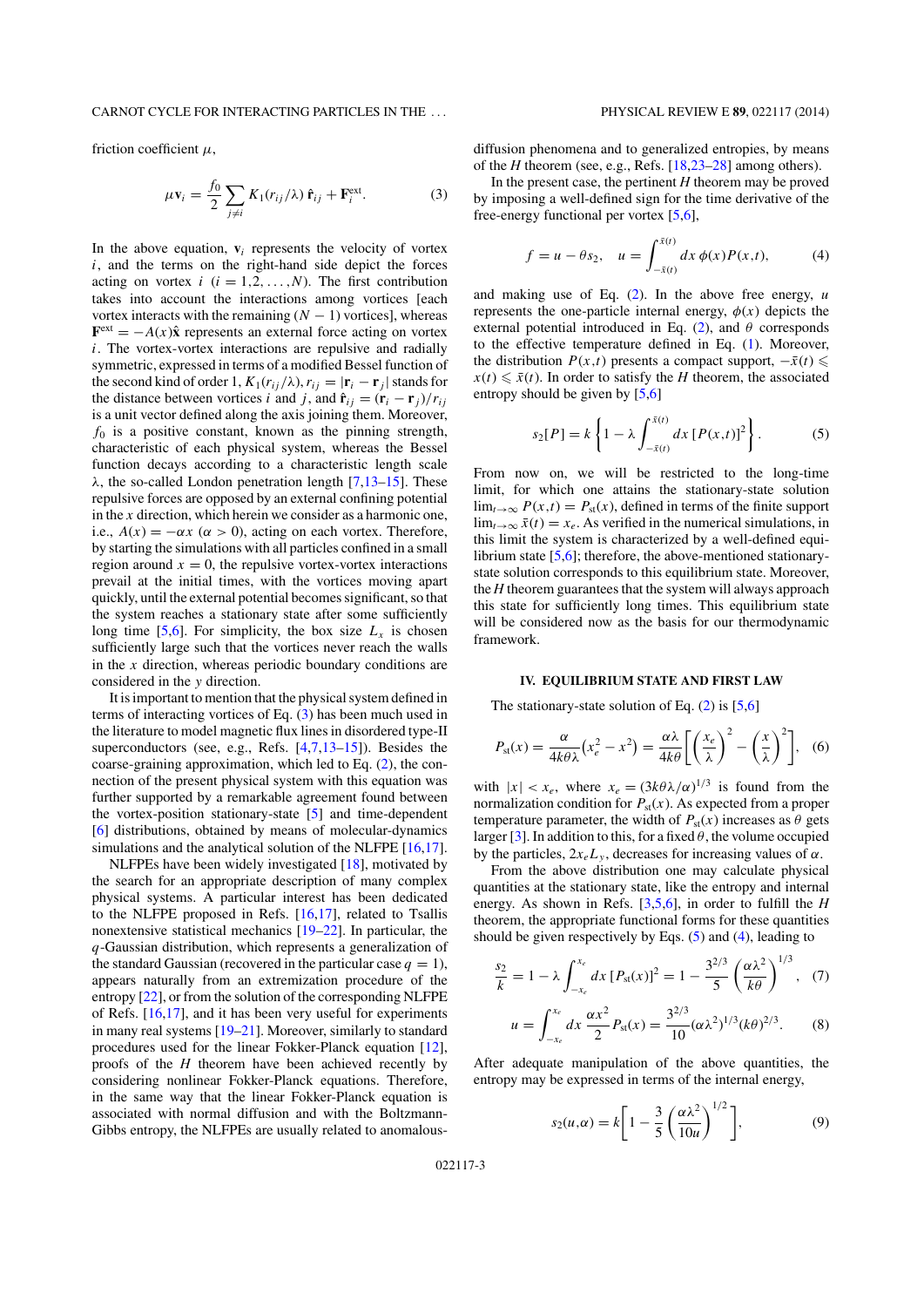or equivalently, the internal energy in terms of the entropy,

$$
u(s_2, \alpha) = \frac{9}{250} \frac{\alpha \lambda^2}{(1 - s_2/k)^2}.
$$
 (10)

One should notice that in Eqs.  $(9)$  and  $(10)$  we have explicitly written a dependence on the parameter  $\alpha$ , which, as already discussed, corresponds to an external parameter associated with the confinement of vortices. From these equations one obtains the fundamental relations

$$
\left(\frac{\partial s_2}{\partial u}\right)_{\alpha} = \frac{1}{\theta}, \quad \left(\frac{\partial u}{\partial s_2}\right)_{\alpha} = \theta,\tag{11}
$$

showing the suitability of the definition introduced in Eq. (1). Moreover, a specific-heat-like quantity has been defined for fixed  $\alpha$ , satisfying

$$
c_{\alpha} = \left(\frac{\partial u}{\partial \theta}\right)_{\alpha} = \theta \left(\frac{\partial s_2}{\partial \theta}\right)_{\alpha},\tag{12}
$$

suggesting the definition of an infinitesimal amount of heatlike contribution to the energy change,  $\delta Q = \theta ds_2$ .

As usual, the work contribution should come from the external potential, which in the present case corresponds to the parameter  $\alpha$ , directly related to the volume occupied by the vortices in the stationary state. From this external potential acting on each particle, we define heuristically the infinitesimal work as  $\delta W = \sigma d\alpha$ , where  $\sigma$  represents a parameter conjugated to  $\alpha$  (with dimensions  $[\sigma] = L^2$ ), to be determined later on. Considering these definitions, an equivalent to the first law becomes

$$
du = \delta Q + \delta W = \theta ds_2 + \sigma d\alpha, \qquad (13)
$$

where  $\delta W$  corresponds to the work done *on* the system. The equation of state  $\sigma = \sigma(\theta, \alpha)$  may be obtained by noticing that Eq. (13) yields  $(\partial s_2/\partial \alpha)_u = -\sigma/\theta$ , whereas deriving Eq. (9) and using the internal energy of Eq. (8), one obtains the following equation of state:

$$
\sigma = \frac{3^{2/3}}{10} \lambda^2 \left(\frac{k\theta}{\alpha\lambda^2}\right)^{2/3} \Rightarrow \sigma = \frac{u}{\alpha}.
$$
 (14)

The relation above ( $\sigma \alpha = u$ ) involving the two conjugated parameters associated with the infinitesimal amount of work  $\delta W$  and the internal energy u may be compared with the one for an ideal gas, namely,  $pv = 2u/3$  (valid for the classic case, as well as in both types of quantum statistics [12]).

From the definition of internal energy in Eq. (8) and considering the result of Ref. [3],  $\langle x^2 \rangle = x_e^2/5$ , one obtains

$$
u = \frac{1}{10} \alpha x_e^2 \Rightarrow \sigma = \frac{1}{10} x_e^2 = \frac{1}{2} \langle x^2 \rangle,
$$
 (15)

which implies that  $\sigma$  is a non-negative quantity. Dealing with Eqs.  $(14)$  and  $(15)$  one obtains

$$
k\theta = \frac{5^{3/2}}{3} \frac{\alpha}{\lambda} \langle x^2 \rangle^{3/2}.
$$
 (16)

This result provides an interpretation for the effective temperature  $\theta$ , which is herein related to the particle-position deviation, defined according to the distribution  $P_{st}(x)$  of Eq. (6). Therefore, similarly to the concept of the kinetic temperature of a classical gas, for which the temperature is related to the second moment of the corresponding velocity probability distribution, i.e.,  $T \propto \langle v^2 \rangle$ , in the present case one has  $\theta \propto \langle x^2 \rangle^{3/2}$ .

Further remarks follow from the relations above: (i) Eq. (15) expresses a relation between  $\sigma$  and the width of the distribution  $P_{st}(x)$ . In this way, one sees that the work term  $\delta W = \sigma d\alpha$ acts directly on the stationary distribution, e.g., for fixed  $\theta$ , a positive  $\delta W$  will reduce  $x_e$ , decreasing the width of  $P_{st}(x)$ .  $(ii)$  The equation of state [Eq.  $(14)$ ] implies that the parameter σ introduced in Eq. (13) increases with θ (for fixed α), whereas for fixed  $\theta$ , an increase in  $\sigma$  yields a decrease in  $\alpha$ . (iii) The results above suggest a correspondence of the parameters introduced in Eq. (13) with those of an ideal gas in standard thermodynamics:  $(\sigma, \alpha^{-1}, \theta) \Leftrightarrow (p, v, T)$ .

# **V. PHYSICAL TRANSFORMATIONS AND THE CARNOT CYCLE**

Let us now address some simple physical transformations. First, we will introduce the concept of a vortex heat reservoir  $R$ , which is defined as a system containing a much higher number of vortices than the system  $S$  under study. The concept of reservoir plays an important role in thermodynamics and statistical mechanics [1,2,12]. Within thermodynamics, a reservoir defines a given equilibrium property of the system which it interacts with, like its temperature (in the case of a heat reservoir), its chemical potential (in the case of a particle reservoir), or its pressure (in the case of a volume reservoir). In statistical mechanics, a proper choice of the ensemble (e.g., canonical, grand-canonical, or pressure ensemble) depends essentially on the type of system-reservoir interaction.

Let us now indicate how a contact between these two systems  $R$  and  $S$  should occur, in such a way as to produce effective-temperature changes. From Eq. (1) one has  $\theta \propto n$ , i.e.,  $\theta \propto N/L_v$ , so that temperature variations are associated with changes in N or  $L<sub>v</sub>$  (or both). Herein, we will restrict ourselves to  $\theta$  variations, keeping the total number of vortices N fixed, corresponding to alterations in the length  $L<sub>v</sub>$ . Since the vortices interact repulsively, they should produce a pressure on the horizontal wall separating the two systems. Hence, a change in  $\theta$  may be attained through the displacement of a nonpermeable horizontal wall separating the systems  $R$  and S, so that a variation  $\delta L_{v}$  becomes negligible for the larger system  $R$ , because  $R$  is much larger than  $S$ .

Thus, when the vortex heat reservoir is put in contact with the smaller system, an out-of-equilibrium situation is observed if their temperatures  $\theta_R$  and  $\theta_S$  are different. The above-mentioned interaction between the two systems will occur until their densities  $n_R$  and  $n_S$  become equal, keeping constant the number of vortices in both systems. Since  $R$  is much larger than  $S$ , the vortex heat transfer does not change significantly the density of vortices of the reservoir. After some time, an equilibrium situation is reached for which the larger system will define the density of vortices of the smaller one, and consequently its effective temperature  $\theta_S = \theta_R$ . In what follows, the isothermal transformations to be considered are presumed to occur for a system of vortices in contact with such reservoirs.

Moreover, we recall that considering the expressions for the entropy in Eqs. (7) and (9), as well as the relation  $\sigma = u/\alpha$ , one concludes that an adiabatic process corresponds to one of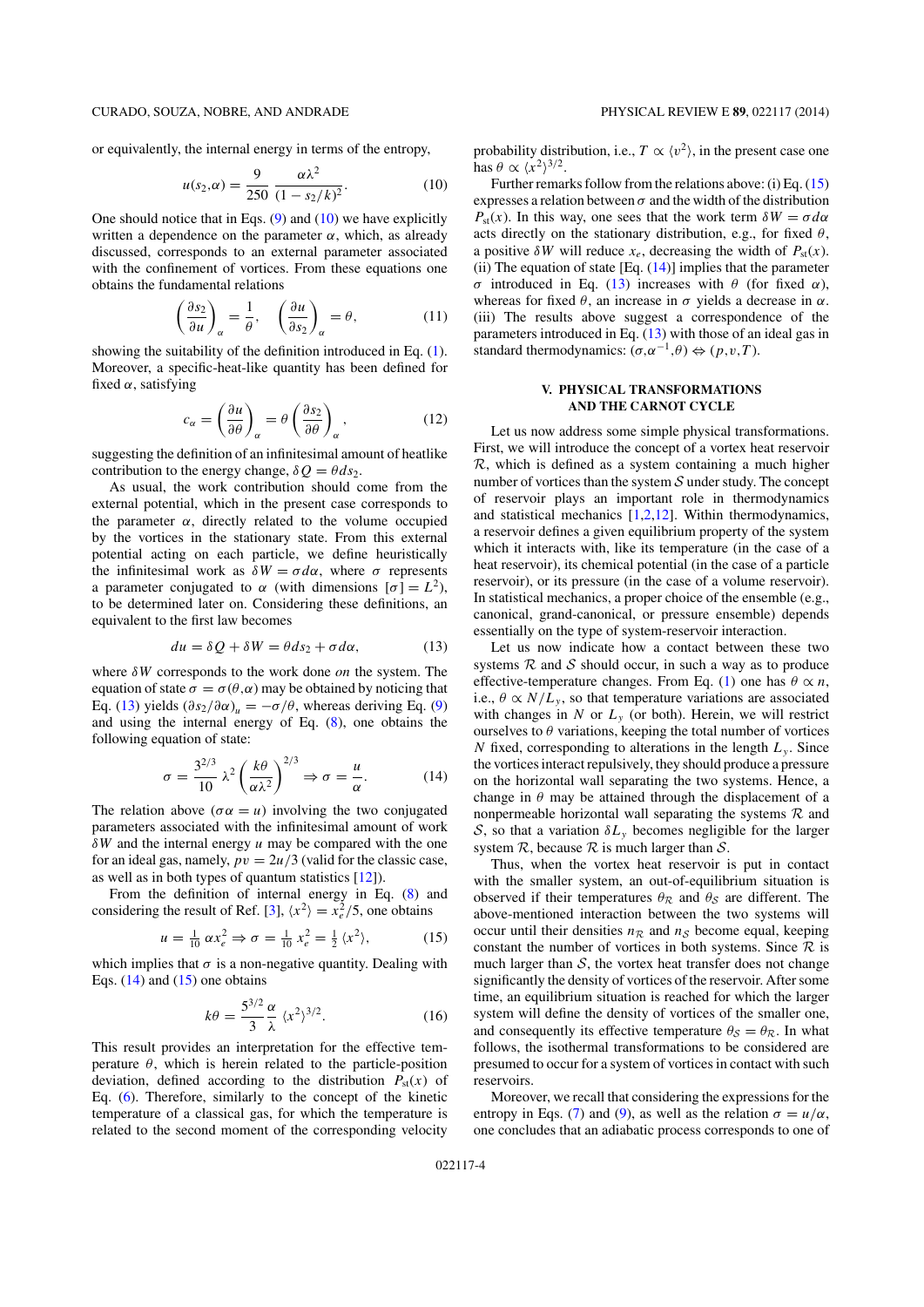#### CARNOT CYCLE FOR INTERACTING PARTICLES IN THE . . . PHYSICAL REVIEW E **89**, 022117 (2014)

the conditions

$$
\frac{\alpha}{\theta} = \text{const}, \quad \sigma = \frac{u}{\alpha} = \text{const}, \tag{17}
$$

or properly defined combinations of them. Therefore, the total work done on the system in an adiabatic transformation from an initial state characterized by  $(\theta_i, \alpha_i)$  to a final state with  $(\theta_f, \alpha_f)$  will be given by

$$
u_f - u_i = W = \int_{\alpha_i}^{\alpha_f} \sigma d\alpha = \sigma(\alpha_f - \alpha_i), \quad (18)
$$

where  $\sigma$  is given by Eq. (14), with  $(\theta/\alpha) = \text{const.}$  Hence, in an adiabatic process one gets positive (negative) work for  $\alpha_f > \alpha_i$  ( $\alpha_f < \alpha_i$ ). One should notice that in a plot of  $\sigma$  versus  $\alpha$  the adiabatic transformation is represented by a horizontal line, and the area below this line corresponds to the work done.

For an isothermal process at a temperature  $\theta$ , one has

$$
Q = \int_{s_{2,i}}^{s_{2,f}} \theta ds_2 = \frac{3^{2/3}}{5} (k \theta \lambda)^{2/3} (\alpha_i^{1/3} - \alpha_f^{1/3}), \quad (19)
$$

$$
W = \int_{\alpha_i}^{\alpha_f} \sigma d\alpha = \frac{3^{5/3}}{10} (k\theta \lambda)^{2/3} (\alpha_f^{-1/3} - \alpha_i^{-1/3}), \quad (20)
$$

$$
u_f - u_i = Q + W = \frac{3^{2/3}}{10} (k \theta \lambda)^{2/3} (\alpha_f^{-1/3} - \alpha_i^{-1/3}), \tag{21}
$$

where the above internal energy variation may be calculated either directly from Eq. (8), or by  $u_f - u_i = Q + W$ , as expected. Therefore, for the isothermal process one has positive (negative) work and variation of internal energy, whereas the system releases (absorbs) heat if  $\alpha_f > \alpha_i$  ( $\alpha_f < \alpha_i$ ).

As mentioned above, the values of  $k\theta$  for typical type-II superconductors may be very high, when compared to standard thermal energies. Moreover, the stationary-state solution  $P_{st}(x)$ of Eq. (6) is expected to occur for  $k\theta \sim \alpha \lambda^2$ . Since the energies of Eqs.  $(18)$ – $(21)$  all depend on differences involving the final and initial values of the vortex-confining parameter  $\alpha$ , considerable amounts of energy may appear if one is able to perform thermodynamic transformations characterized by an expressive variation in these parameters. Although this remains as an experimental task, a large amount of work might be obtained in an isothermal transformation like the one of Eq. (20), if one could get a significant difference  $(\alpha_f^{1/3} - \alpha_i^{1/3})$  throughout its experimental realization.

From the transformations above, one can define a cycle analogous to the Carnot cycle, by considering two isothermal and two adiabatic processes, intercalated, as illustrated in Fig. 1 in the plane  $\sigma/\lambda^2$  (dimensionless) versus  $\alpha\lambda^2$  (dimensions of energy); some of its properties are listed next. (i) An amount of heat  $Q_1$  is absorbed in the isothermal process at the higher temperature  $\theta_1$ , whereas the system releases heat  $Q_2$  in the isothermal process at the lower temperature  $\theta_2$ . (ii) In a plot of  $\sigma$  versus  $\alpha$  (or equivalently,  $\sigma/\lambda^2$  versus  $\alpha\lambda^2$ , as in Fig. 1), the work associated with a given process corresponds to the area below this transformation. As shown above, work is positive (negative) for transformations that increase (decrease)  $\alpha$ . Therefore, the total work done *on* the system, calculated as  $W = W_{ab} + W_{bc} + W_{cd} + W_{da}$ , is given by the area enclosed in the cycle of Fig. 1, and is negative, as expected from Eq. (13). If one defines  $W = -W$  as the work done by the



FIG. 1. The Carnot cycle  $a \rightarrow b \rightarrow c \rightarrow d \rightarrow a$ , for a system of interacting vortices under overdamped motion at  $(T/\theta) \simeq 0$ . The transformations for constant  $\sigma$  are adiabatic, and herein they were chosen to occur for  $(\sigma/\lambda^2) = 0.45$   $(b \rightarrow c)$  and  $(\sigma/\lambda^2) = 0.25$  $(d \rightarrow a)$ . The isothermal transformations are characterized by  $\sigma \sim$  $\alpha^{-2/3}$  [cf. Eq. (14)] and they occur for  $k\theta_1 = 5$  (units of energy) in  $a \rightarrow b$ , and  $k\theta_2 = 1$  (units of energy) in  $c \rightarrow d$ , i.e.,  $\theta_1 > \theta_2$ . The area inside the cycle represents the total work  $W$  done  $\text{o}n$  the system, which is negative, as expected from Eq. (13). The abscissa  $\alpha \lambda^2$  presents dimensions of energy, whereas the ordinate  $\sigma/\lambda^2$  is dimensionless; the cycle above holds for any system of units, e.g., one may consider all quantities with dimensions of energy in joules.

system, the variation of internal energy is zero for the complete cycle, and one has  $Q_1 = W + Q_2$  (conventionalizing all these three quantities as positive). (iii) By manipulating Eqs.  $(14)$ and (19), one obtains the well-known result relating the two isothermal processes,  $(Q_1/Q_2) = (\theta_1/\theta_2)$ , leading to the celebrated efficiency of the Carnot cycle,

$$
\eta = \frac{W}{Q_1} = \frac{Q_1 - Q_2}{Q_1} = 1 - \frac{\theta_2}{\theta_1} \quad (0 \le \eta \le 1). \tag{22}
$$

This result provides a strong support for the idea that the fundamental relation considered herein, as analogous to the first law of thermodynamics [cf. Eq.  $(13)$ ], is appropriate for this system.

# **VI. CONCLUSIONS**

To conclude, we have introduced concepts, analogous to those of standard thermodynamics, for a system of interacting vortices under overdamped motion, in which thermal noise can be neglected  $[(T/\theta) \simeq 0]$ . First of all, the important idea of an effective temperature  $\theta$ , proposed in a previous work [3], which is related to the density as well as to the interactions among vortices (being always positive, by definition), was investigated more deeply herein.

In this study, we have introduced a work term  $\delta W$ , in order to formulate an infinitesimal form for the first law. From this proposal, an equation of state follows naturally; the first law, together with the equation of state, is a fundamental requisite for defining physical transformations, and consequently leading